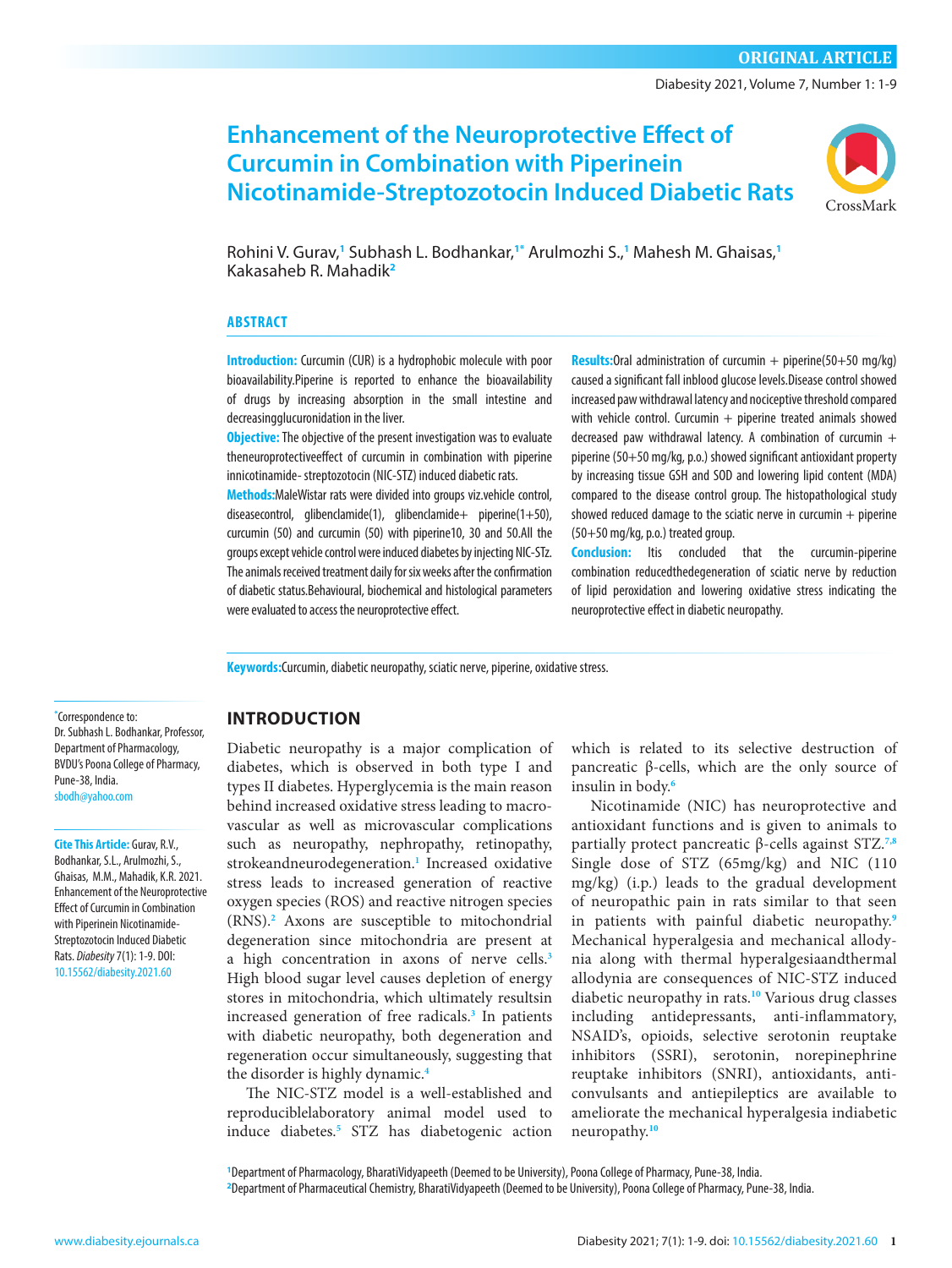Curcumin (CUR)[(*E*, *E*)-1, 7-bis(4-hydroxy-3 -methoxyphenyl)-1, 6-heptadiene-3, 5-dione], a well-known antioxidant, is present in the rhizomatous herbaceous perennial plant *Curcuma longa*L (Zingiberaceae).**[12](#page-8-0)** In India, these rhizomes have been used for centuries as a spice, also for its various medicinal properties.Curcumin has therapeutic effects such as anti-inflammatory,**[13](#page-8-0)** antioxidant activity,**[13](#page-8-0)** anticancer activity.**[14](#page-8-0)** Evaluation of safety studies have shown that curcumin is well tolerated.**[15](#page-8-0)** Curcumin, when administered orally, gets poorly absorbed in the small intestineandundergoes glucuronidation in the liver.**[15](#page-8-0)** Therefore, only traces of the compound appear in the blood, while most of it is excreted in the feces.**[15](#page-8-0)**

Piperine is the active ingredient of pepper. The seeds of black pepper (*Piper nigrum*L) and long pepper (*Piper longum*L)(Piperaceae) have been in use as spices.**[16](#page-8-0)** Piperineis reported toenhance the bioavailability of drugs by increasing absorption in the small intestine and decreasingglucuronidation in the liver.**[17](#page-8-0)**

The aim of the present investigation was to study the effect of curcumin in combination with piperine in NIC-STZ induced diabetic neuropathy in male Wistar rats. The neuroprotective effect was assessed using behavioral, biochemical and histopathological parameters associated withNIC-STZ induced diabetic neuropathy.

#### **MATERIALS AND METHODS**

#### **Material**

Adult male Wistar rats (170–250 g) (9 weeks old) were obtained from the National Institute of Biosciences, Pune (India). The animals were housed under standard laboratory conditions (temperature  $24 \pm 1$ °C, the relative humidity of 45-55% and 12h dark and light cycle) and fed commercial rat feed(Baramati Agro Ltd.) and water*adlibitum* throughout the experimental protocol. The experimental protocols were approved by the Institutional Animal Ethics Committee (IAEC) of Poona College of Pharmacy, Pune. (Registration number: 1703/PO/Re/S/01/CPCSEA dated 17/06/2016) Constituted under Committee for the Purpose for Control and Supervision ofExperiments on Animals (CPCSEA). CPCSEA Number: CPCSEA/ PCP/PCL10/2018-19.

#### **Drugs and chemicals**

Streptozotocin (18883-66-4), Nicotinamide (98-92- 0), Curcumin (C7727) and Piperine(P49007) were procured from Sigma Aldrich, USA.Glibenclamide (DAONIL)tablets were procured from EmcurePharmaceuticals, Pune. All other chemicals used were of analytical grade. Curcumin was prepared daily as a fresh suspension with 2 % Tween 80 in distilled water.Piperine was combined with curcumin or glibenclamide and fresh suspension was prepared daily with 2 % Tween 80in distilled water. Glibenclamidesuspensionwasprepared by using 2% Tween 80 in distilled water, daily. The doses were administred between 10 am to 11 am once daily.

### **METHOD**

### **Induction of diabetes**

Diabetes was induced by a single dose of nicotinamide (110 mg/kg) and streptozotocin (65 mg/kg) (i.p.). Streptozotocin was dissolved in freshly prepared chilled citrate buffer, pH 4.5.Nicotinamidewas dissolved in normal saline solution and injected intraperitoneally (i.p.) 15 minutes before STZ administration. The steady hyperglycemic stage was confirmed on 15<sup>th</sup> day of NIC-STZ injection. Blood was withdrawn from each rat by retro-orbital puncture (ROP) under anesthesia.Ratsthat showed blood glucose level of≥250 mg/dl were considered diabetic and selected for further study. At this stage, rats were divided into eight groups, each containing eight rats (N=8). It was found that rats developed neuropathic pain on 5th week after induction of diabetes.Treatment was given to all groups except group 1 and 2 for six weeks by the oral route.

|  |  | Group 1: (VC) Vehicle control (2% Tween 80) |  |  |
|--|--|---------------------------------------------|--|--|
|--|--|---------------------------------------------|--|--|

- Group 2: (DC)Disease control (2% Tween 80)
- Group 3: (S1 GL 1) Glibenclamide (1mg/kg)
- Group 4: (S2 GL+ PIP1+ 50) Glibenclamide+ piperine (1+ 50 mg/kg)
- Group 5: (T1 CUR 50)Curcumin (50 mg/kg)
- Group 6: (T2 CUR + PIP 50+10) Curcumin+ piperine (50+10 mg/kg)
- Group 7:  $(T3 \text{ CUR} + \text{PIP} \quad 50+30)$ Curcumin+ piperine (50+30 mg/kg)
- Group 8:  $(T4 \text{ CUR} + PIP 50+50)$  Curcumin+ piperine (50+50 mg/kg)

#### **Blood parameters**

Blood glucose and triglyceride levels were estimated using GOD-POD and GPO/PAP kit respectively. (Coral Clinical Systems, India).

#### **BEHAVIOURAL PARAMETERS**

### **Mechanical hyperalgesia (Randall-Selitto paw pressure test)**

Mechanical hyperalgesia was performed as described by Randall and Selitto.**[11](#page-8-0)** Mechanical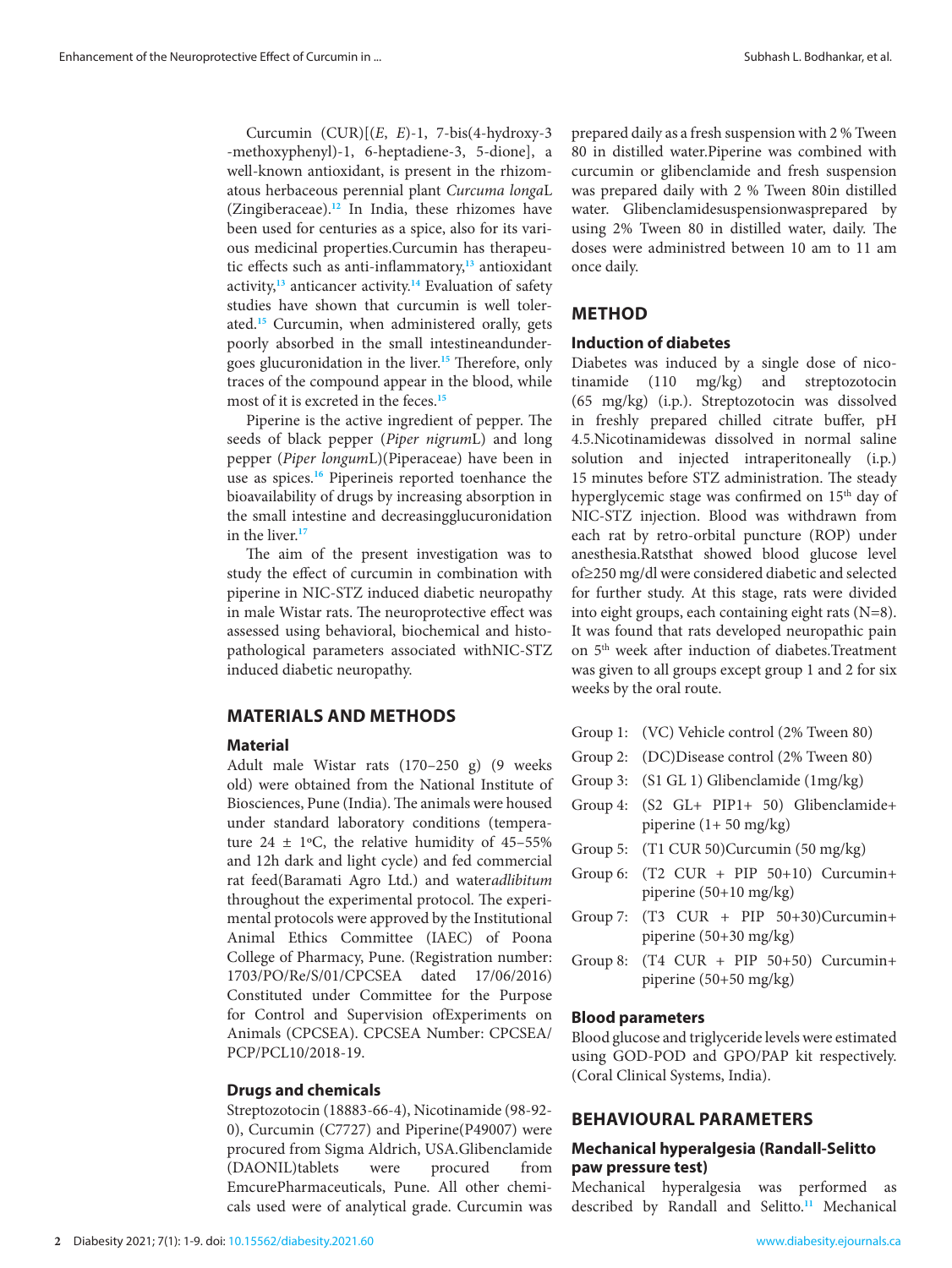nociceptive threshold, an index of mechanohyperalgesia was quantified using the Randall-Selitto paw pressure device (UGO Basile, Italy). The nociceptive threshold was expressed in grams, as measured by applying increasing pressure to the left and right hind paw. Withdrawal of hind paw was used to assess the nociceptive threshold.

### **Mechano-tactile allodynia (von-Frey hair test)**

Mechano-tactile allodynia (non-noxious mechanical stimuli) was assessed as described by Chaplan *et al*. **[12](#page-8-0)** von-Frey hairs (ALMEMO, Germany)with calibrated bending forces (in g) of different intensities were used to deliver punctuate mechanical stimuli of varying intensities. The criterion for the threshold value, in grams, was equal to the filament evoking a withdrawal of the paw.

#### **Thermal hyperalgesia (Hot plate test)**

The hot plate test was performed as previously reported by Hargreaves *et al.* using a hot plate apparatus**[13](#page-8-0)** (UGO Basile, Italy).

The latency to the firstsign of paw licking or jump response to avoid heat pain was taken as an index of painthreshold. The cut-off time was kept 10 sec to avoid damage to the paw. Bothhyperalgesia and allodynia were assessed weekly until the end of the study.

#### **Thermal allodynia (Tail flick test)**

The test was performed as previously reported by Hargreaves *et al.*by usingHargreaves' tail-flick apparatus**[13](#page-8-0)** (Ugo Basile, Italy) by placing the tip (last 1-2 cm) of the tail on the radiant heat source. The tail withdrawal from the heat (flicking response) was recorded.A cut off period of 15 secwas observed to avoid damage to the tail.

### **Assessment of lipid peroxidation and endogenousantioxidants**

At the end of the study, the animals were humanely sacrificed, the sciatic nerve was isolated, weighed on an electronic balance (SCALE-TEKTM, India) and quickly transferred to ice-cold tris-hydrochloride buffered saline (pH 7.4). The sciatic nerve sample was homogenized in 10% chilled tris-hydrochloride buffer (10 mM, pH 7.4) by tissue homogenizer (Remi motors, Mumbai, India) and centrifuged at 10000 rpm at 0°C for 15 minutes using Eppendorf 5424-R high speed cooling centrifuge (Beckman Coulter, USA).**[14](#page-8-0)** The clear supernatant was used for the determination of MDA, GSH, SOD, and total protein.

### **Assay of Lipid Peroxidation (MDA content)**

It was performed using the method described by Slater and Sawyer.**[15](#page-8-0)**

#### **Estimation of GSH**

The assay of GSH was carried out by the method described by Moron *et al*. **[6](#page-8-0)**

#### **Estimation of SOD activity**

The SOD activity was determined by the method of Misera and Fridovich.**[17](#page-8-0)**

#### **Determination of total proteins**

Protein concentrations were determined using the method of Lowry *et al*. **[18](#page-8-0)**

#### **Histopathology**

The sciatic nerve was placed in 10% neutral formalin solution for one week.Fiveµm thickness sections of sciatic nerve samples were stained with Hematoxylin and Eosin (H&E). Sections of the sciatic nerve were observed under a light microscope (10X).**[19](#page-8-0)**

#### **Statistical Analysis**

Data analysis was performed using GraphPad Prism Demo 5.0 software (GraphPad, San Diego, U.S.A.). All values were expressed as mean ± SEM. Data were statistically analyzed using two-way repeated ANOVA using Bonferroni's test, and oneway ANOVA using Dunnett's multiple range test of analysis. A value of  $p<0.05$  was considered statistically significant.

### **RESULTS**

### **Effect of curcumin in combination with piperineon body weight in diabetic rats**

Treatment with CUR (50 mg/kg) for six weeks significantly increased (p<0.01) the body weight as compared to disease control.Treatment with CUR+PIP (50+10, 50+30 and 50+50 mg/kg) for six weeks significantly increased (p<0.001) body weight as compared to disease control. When the diabetic rats were administered CUR+PIP (50+10, 50+30 and 50+50 mg/kg), there was a significant increase  $(p<0.001)$  in the bodyweight on  $8<sup>th</sup>$  week as compared to CUR (50 mg/kg) alone [\(Figure 1\)](#page-3-0).

### **Effect of curcumin in combination with piperineonblood glucose level in diabetic rats**

Treatment with CUR (50 mg/kg) for six weeks significantly reduced (p<0.01) the increased bloodglucose level as compared to disease control. Treatment with CUR and PIP (50+10, 50+30 and 50+50 mg/kg) for six weeks significantly reduced (p<0.001) the blood glucose level as compared to disease control.Rats treated with CUR+PIP (50+ 50 mg/kg) showed a significant decrease  $(p<0.01)$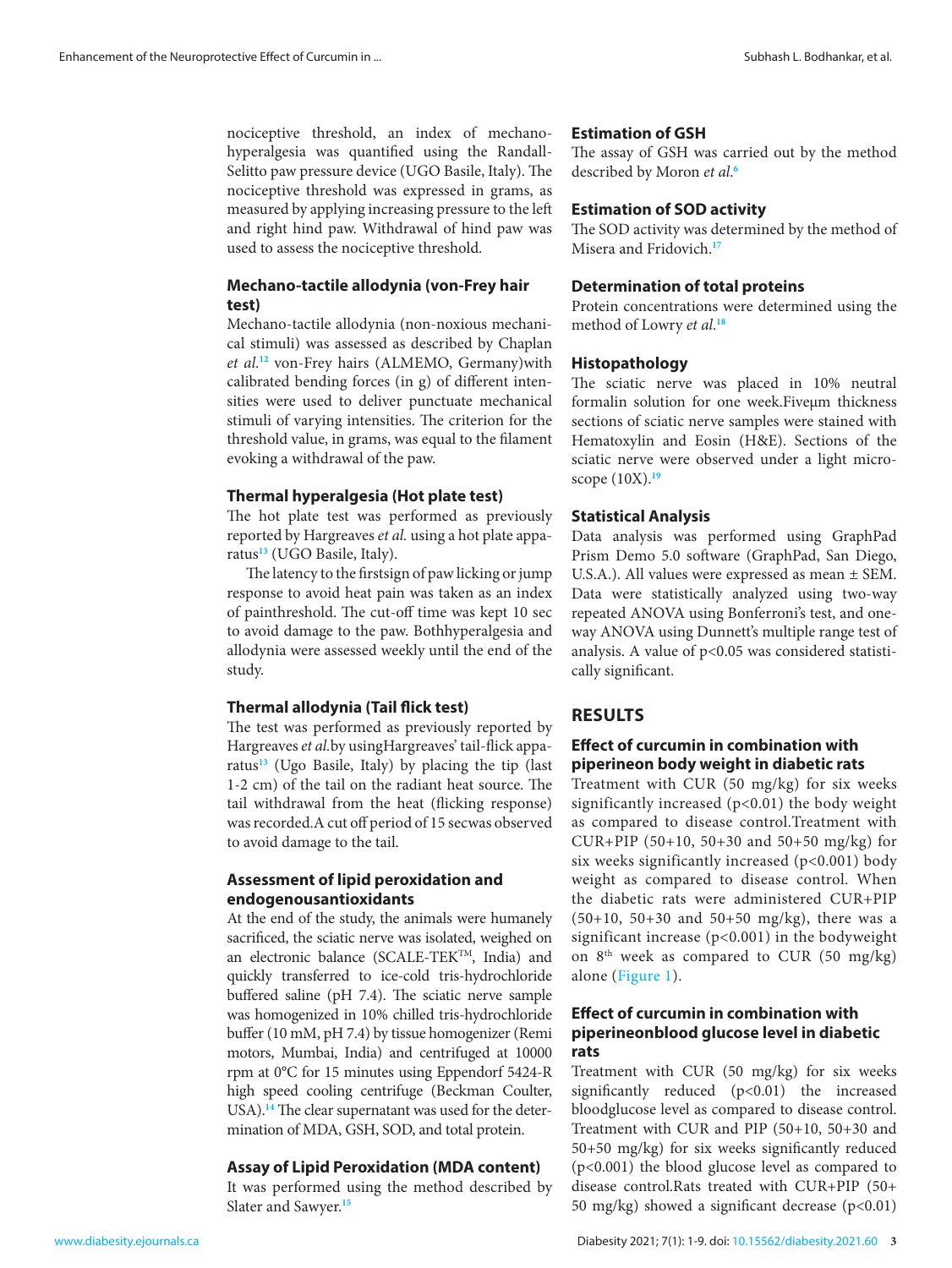**300**

<span id="page-3-0"></span>**400**

 $\ddot{\ddot{x}}$  .  $\dddot{\ddot{x}}$  .  $\dddot{\ddot{x}}$ \*\*\* \*\*\*  $$35\frac{1}{355} - 555$ Body Weight (g) **Body Weight (g)** \$\$\$,  $\frac{1}{355}$   $\frac{1}{355}$   $\frac{1}{355}$   $\frac{1}{355}$   $\frac{1}{355}$  $\mathbb{Z}$   $\rightarrow$ \*\* \* \*\* \*\*\* \*\*\* \* \*\*\* \*\*\* \$\$\$,  $\frac{1}{355}$   $\frac{1}{355}$   $\frac{1}{355}$   $\frac{1}{25}$   $\frac{1}{25}$   $\frac{1}{25}$   $\frac{1}{25}$   $\frac{1}{25}$ \$\$ \$ \*\* **200** \$ \$\$ ### ### ### ### ### ### ### **100** T4 **0 0 1 2 3 4 5 6 7 8 Time (in weeks)**

**Body Weight**

\$\$\$,

VC: vehicle control; DC: disease control; S1: GL (1 mg/kg); S2: GL+ PIP (1+50 mg/kg); T1: CUR (50 mg/kg); T2: CUR+PIP (50+10 mg/kg); T3:CUR+PIP (50+30 mg/kg); T4: CUR+PIP (50+50 mg/kg); GL: glibenclamide; PIP: piperine; CUR: curcumin

 $\sum_{i=1}^{N}$ Data were expressed as mean±SEM and analyzed by two-way ANOVA followed by re Bonferroni's test. ###p<0.001, #p<0.05 as compared to vehicle control.  $^{sss}$ p<0.001,  $p<0.01$ ,  $p<0.05$  as compared to disease control,  $***p<0.001$ ,  $*p<0.01$ ,  $*p<0.05$  as control,  $\epsilon$  compared to T1 group.

compared to 11 group.<br>**Figure 1** Effect of curcumin in combination with piperine on body weight there was a significant decre in diabetic rats **rats.** 



### VC: vehicle control; DC: disease control; S1: GL (1 mg/kg); S2: GL+ PIP (1+50 mg/kg); T1: CUR (50 mg/kg); T2: CUR+PIP (50+10 mg/kg); T3:CUR+PIP (50+30 mg/kg); T4: CUR+PIP (50+50 mg/kg); GL: glibenclamide; PIP: piperine; CUR: curcumin

Bonferroni's test. ##p<0.001 as compared to vehicle control. \$\$p<0.001, \$p<0.01 as Administration of CUR (50 compared to disease control, \*\*p<0.01 as compared to T1 group. The resulted in a significant increa Data were expressed as mean ± SEM and analyzed by two-way ANOVA followed by

**Figure 2** Effect of curcumin in combination with piperine on blood glucose level in diabetic rats. DEVEL III GROUND TRUS.

in blood glucose levels in the8<sup>th</sup> week as compared to CUR (50 mg/kg) alone (Figure 2).

### **Effect of curcumin in combination with piperineon blood triglyceride level in diabetic rats**

VC DC S1 S2 T1 T2 T3

\*\*\*

\$\$\$,

\*\*\*

\$\$\$,

\*\*\*

\$\$\$,

\$\$\$, \$\$\$,

Rats treated with CUR (50 mg/kg) for six weeks showed a significant reduction (p<0.001) in blood triglyceride levels as compared to disease control. Treatment with CUR and PIP (50+30 and 50+50 mg/kg) for six weeks showed a significant decrease (p<0.05 and p<0.001, respectively) in blood triglyceride levels as compared to disease control. Rats treated with CUR+PIP (50+10 mg/kg) showed a significant decrease (p<0.05) in blood triglyceride level as compared to CUR (50 mg/kg) on 2nd week [\(Figure 3\)](#page-6-0).

### **Effect of curcumin in combination with piperine on thermal hyperalgesia assessed by hot plate test in diabetic rats**

The paw withdrawal latency was significantly reduced (p<0.001) after the administration of CUR (50 mg/kg) for six weeks as compared to disease control. When diabetic rats were treated with CUR and PIP (50+10, 50+30, 50+50 mg/kg) for six weeks, there was a significant decrease  $(p<0.001)$  in paw withdrawal latency as compared to disease control. Treatment with CUR and PIP  $(50 + 10 \text{ mg/kg})$  on  $5<sup>th</sup>$  and  $6<sup>th</sup>$  week and CUR+PIP (50 + 30 mg/kg) on  $5<sup>th</sup>$  week showed a significant decrease (p<0.05) in mean paw withdrawal as compared to CUR (50 mg/ kg) alone [\(Table 1\)](#page-4-0).

### **Effect of curcumin in combination with piperineon thermal allodynia assessed by tail-flick test in diabetic rats**

The tail withdrawal latency was significantly reduced (p<0.001) after theadministration of CUR (50 mg/ kg) for six weeks as compared to disease control. When diabetic rats were treated with CUR and PIP (50+10, 50+30, 50+50 mg/kg) for six weeks, showed a significant decrease (p<0.001) in tail withdrawal latency as compared to disease control. Rats treated with CUR and PIP (50+10, 50+30, 50+50 mg/kg) for six weeks didn't show a significant change in tail withdrawal latency compared to CUR(50 mg/kg) alone [\(Table 2\)](#page-4-0).

### **Effect of curcumin in combination with piperine on mechanical hyperalgesia assessed by Randall-Selitto paw pressure test in diabetic rats**

Administration of CUR (50 mg/kg) for six weeks resulted in a significant increase  $(p<0.05)$  in the paw withdrawal thresholdas compared to disease control. Rats treated with CUR and PIP (50+10, 50+30,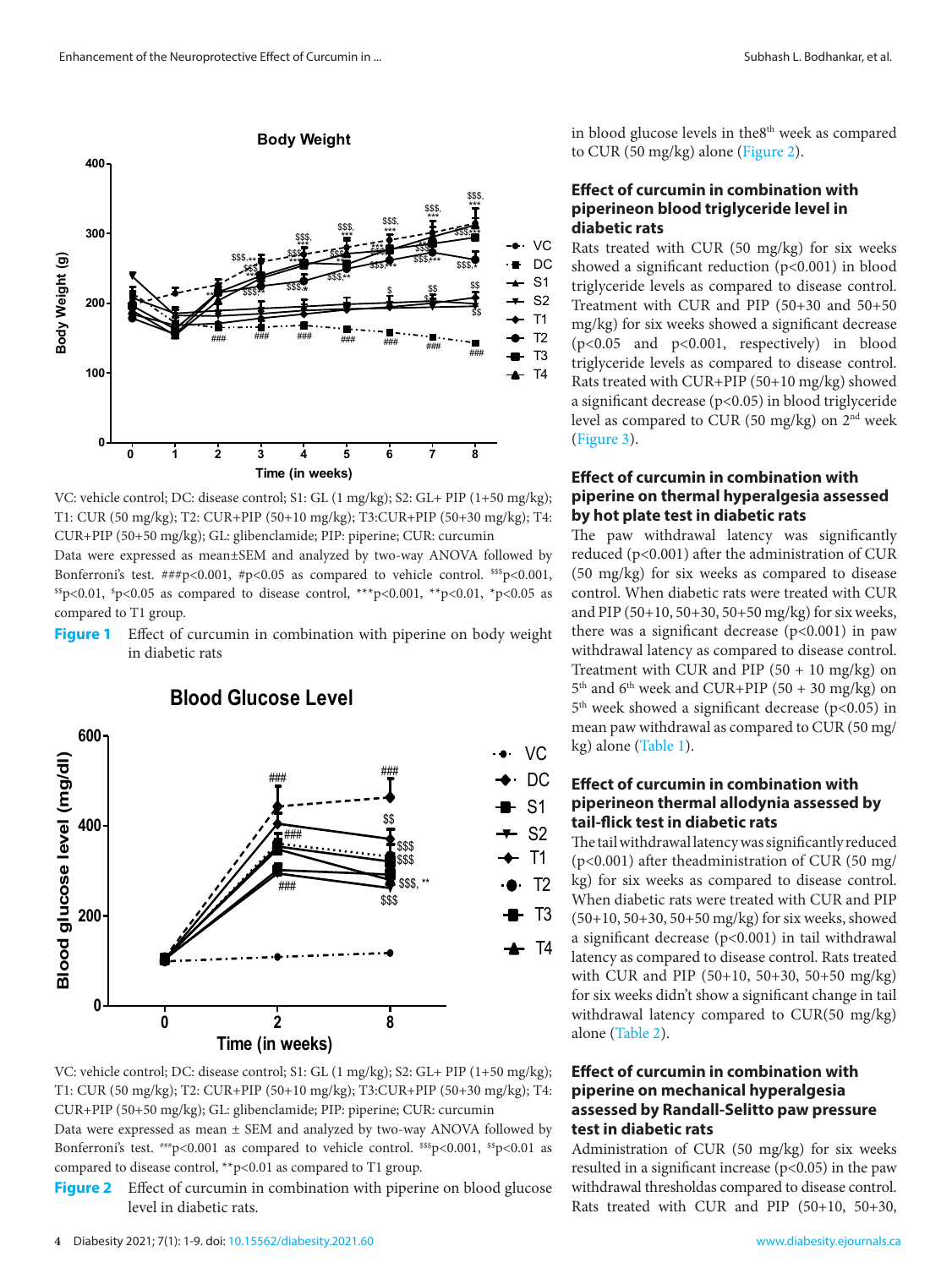| <b>Paw Withdrawal Latency (s)</b> |                 |                               |                                   |                                     |                                     |  |
|-----------------------------------|-----------------|-------------------------------|-----------------------------------|-------------------------------------|-------------------------------------|--|
|                                   | $\mathbf 0$     | 35                            | 42                                | 49                                  | 56                                  |  |
| <b>VC</b>                         | $3.89 \pm 0.29$ | $4.37 \pm 0.14$               | $4.42 \pm 0.17$                   | $3.98 \pm 1.58$                     | $4.50 \pm 0.22$                     |  |
| DC                                | $4.49 \pm 0.15$ | $5.4\pm0.18$ <sup>*</sup>     | $5.96 \pm 0.21$ ###               | $6.17 \pm 0.38$ ###                 | $6.13 \pm 0.57***$                  |  |
| S <sub>1</sub>                    | $4.20 \pm 0.18$ | $4.17 \pm 0.69$               | $5.40 \pm 0.34$ <sup>\$</sup>     | $3.58 \pm 0.28$ <sup>\$\$\$\$</sup> | $4.37 \pm 0.17$ <sup>sss</sup>      |  |
| S <sub>2</sub>                    | $4.53 \pm 0.21$ | $5.83 \pm 0.33$               | $4.83 \pm 0.25$ <sup>\$</sup>     | $4.04 \pm 0.17$ <sup>\$\$\$</sup>   | $4.40 \pm 0.25$ <sup>\$\$</sup>     |  |
| T1                                | $4.03 \pm 0.14$ | $4.20 \pm 0.11$ <sup>\$</sup> | $3.88 \pm 0.12$ <sup>\$\$\$</sup> | $3.62 \pm 0.13$ <sup>\$\$\$\$</sup> | $2.85 \pm 0.40$ <sup>sss</sup>      |  |
| T <sub>2</sub>                    | $4.21 \pm 0.06$ | $5.36 \pm 0.35$ <sup>*</sup>  | $5.06 \pm 0.01*$                  | $3.34 \pm 0.16$ <sup>sss</sup>      | $2.95 \pm 0.17$ <sup>\$\$\$</sup>   |  |
| T <sub>3</sub>                    | $4.30 \pm 0.22$ | $5.61 \pm 0.42$               | $3.50 \pm 0.05$ <sup>\$\$\$</sup> | $3.03 \pm 0.27$ <sup>\$\$\$</sup>   | $2.89 \pm 0.33$ <sup>\$\$\$\$</sup> |  |
| T4                                | $4.34 \pm 0.30$ | $4.92 \pm 0.04$               | $4.32 \pm 0.25$ <sup>\$\$</sup>   | $3.03 \pm 0.24$ <sup>sss</sup>      | $2.72 \pm 0.10$ <sup>sss</sup>      |  |

#### <span id="page-4-0"></span>**Table 1 Effect of curcumin in combination with piperine on thermal hyperalgesia assessed by hot plate test in diabetic rats**

VC: vehicle control; DC: disease control; S1: GL (1 mg/kg); S2: GL+ PIP (1+50 mg/kg); T1: CUR (50 mg/kg); T2: CUR+PIP (50+10 mg/kg); T3:CUR+PIP (50+30 mg/kg); T4: CUR+PIP (50+50 mg/kg); GL: glibenclamide; PIP: piperine; CUR: curcumin

Data were expressed as mean ± SEM and analyzed by two-way ANOVA followed by Bonferroni's test. \*\*\*p<0.001, \*p<0.05 as compared to vehicle control. \*\*sp< 0.001, \*p<0.001, \*p<0.05 as compared to disease control, \*p<0.05 as c  $^{ss}p$ < 0.01,  $^{s}p$ < 0.05as compared to disease control,  $^{*}p$ <0.05 as compared to T1 group.

#### **Table 2 Effect of curcumin in combination with piperine on thermal allodynia assessed by tail-flick test in diabetic rats**

| Tail withdrawal latency (s) |                 |                               |                                   |                                   |                                     |  |
|-----------------------------|-----------------|-------------------------------|-----------------------------------|-----------------------------------|-------------------------------------|--|
| <b>Days</b>                 |                 |                               |                                   |                                   |                                     |  |
| <b>Groups</b>               | $\bf{0}$        | 35                            | 42                                | 49                                | 56                                  |  |
| VC.                         | $4.21 \pm 0.61$ | $6.83 \pm 0.85$               | $6.86 \pm 1.01$                   | $7.08 \pm 0.49$                   | $6.07 \pm 0.46$                     |  |
| DC                          | $5.02 \pm 0.43$ | $8.91 \pm 0.46$               | $10.30 \pm 0.10^{**}$             | $13.90\pm0.85***$                 | $14.60\pm0.36***$                   |  |
| S <sub>1</sub>              | $4.15 \pm 0.21$ | $8.27 \pm 0.42$               | $8.04 \pm 0.37$                   | $6.58 \pm 0.61$ <sup>\$\$\$</sup> | $5.58 \pm 0.59$ <sup>\$\$\$\$</sup> |  |
| S <sub>2</sub>              | $4.66 \pm 0.14$ | $8.85 \pm 0.42$               | $8.98 \pm 0.43$                   | $7.73 \pm 1.91$ <sup>sss</sup>    | $6.88 \pm 1.62$ <sup>sss</sup>      |  |
| T1                          | $6.30 \pm 0.20$ | $8.20 \pm 0.54$               | $7.27 \pm 0.66$ <sup>\$</sup>     | $6.00 \pm 0.93$ <sup>sss</sup>    | $3.92 \pm 0.74$ <sup>sss</sup>      |  |
| T <sub>2</sub>              | $5.25 \pm 0.21$ | $8.72 \pm 0.64$               | $8.40 \pm 0.64$                   | $5.68 \pm 1.04$ <sup>\$\$\$</sup> | $5.76 \pm 1.33$ <sup>sss</sup>      |  |
| T <sub>3</sub>              | $4.48 \pm 0.19$ | $9.27 \pm 1.01$               | $8.03 \pm 1.11$                   | $5.70 \pm 0.36$ <sup>sss</sup>    | $4.53 \pm 0.12$ <sup>sss</sup>      |  |
| T <sub>4</sub>              | $4.33 \pm 0.25$ | $5.47 \pm 0.94$ <sup>\$</sup> | $4.87 \pm 0.95$ <sup>\$\$\$</sup> | $3.65 \pm 0.77$ <sup>\$\$\$</sup> | $2.95 \pm 0.50$ <sup>sss</sup>      |  |

VC: vehicle control; DC: disease control; S1: GL (1 mg/kg); S2: GL+ PIP (1+50 mg/kg); T1: CUR (50 mg/kg); T2: CUR+PIP (50+10 mg/kg); T3:CUR+PIP (50+30 mg/kg); T4: CUR+PIP (50+50 mg/kg); GL: glibenclamide; PIP: piperine; CUR: curcumin

Data were expressed as mean ± SEM and analyzed by two-way ANOVA followed by Bonferroni's test.  $***$ p<0.001,  $*$ p<0.01 as compared to vehicle control.  $***$ p<0.001, p<0.05 as compared to disease control.

### **Table 3 Effect of curcumin in combination with piperine on mechanical hyperalgesia assessed by Randall-Selitto paw pressure test in diabetic rats**

| Paw withdrawal threshold (q) |                   |                    |                    |                    |                                 |  |
|------------------------------|-------------------|--------------------|--------------------|--------------------|---------------------------------|--|
| <b>Days</b>                  |                   |                    |                    |                    |                                 |  |
| <b>Groups</b>                | $\mathbf 0$       | 35                 | 42                 | 49                 | 56                              |  |
| <b>VC</b>                    | $131.00 \pm 5.30$ | $137.00 \pm 4.61$  | $133.00 \pm 3.49$  | $131.00 \pm 11.70$ | $142.00 \pm 11.76$              |  |
| DC                           | $128.00\pm 6.19$  | $124.00\pm 6.56$   | $111.33 \pm 7.74$  | $100.00 \pm 4.00$  | $94.00 \pm 3.62$ <sup>##</sup>  |  |
| S <sub>1</sub>               | $148.00 \pm 7.65$ | $148.57 \pm 6.14$  | $112.00 \pm 7.50$  | $122.28 \pm 8.48$  | $118.40 \pm 13.10$              |  |
| S <sub>2</sub>               | $141.00 \pm 5.31$ | 154.66±3.59        | $118.66\pm9.93$    | $119.27 \pm 13.36$ | $101.81 \pm 12.25$              |  |
| T1                           | $144.00 \pm 7.00$ | $154.00 \pm 9.04$  | $118.00 \pm 12.80$ | $122.00 \pm 11.68$ | $134.00 \pm 5.18$ <sup>\$</sup> |  |
| T <sub>2</sub>               | $151.00 \pm 7.29$ | $141.00 \pm 11.88$ | $115.00 \pm 5.10$  | $110.66\pm 6.66$   | $116.25 \pm 7.25$               |  |
| T <sub>3</sub>               | $151.00 \pm 9.11$ | $140.00 \pm 5.85$  | $125.33 \pm 2.66$  | $114.66{\pm}4.91$  | $120.00 \pm 6.85$               |  |
| T <sub>4</sub>               | $155.00\pm8.60$   | $149.33 \pm 9.30$  | $110.40 \pm 13.79$ | $120.00 \pm 6.76$  | $126.00\pm 6.37$                |  |

VC: vehicle control; DC: disease control; S1: GL (1 mg/kg); S2: GL+ PIP (1+50 mg/kg); T1: CUR (50 mg/kg); T2: CUR+PIP (50+10 mg/kg); T3:CUR+PIP (50+30 mg/kg); T4: CUR+PIP (50+50 mg/kg); GL: glibenclamide; PIP: piperine; CUR: curcumin

Data were expressed as mean ± SEM and analyzed by two-way ANOVA followed by Bonferroni's test. \*\*p<0.01 as compared to vehicle control. \$p<0.05 as compared to disease control.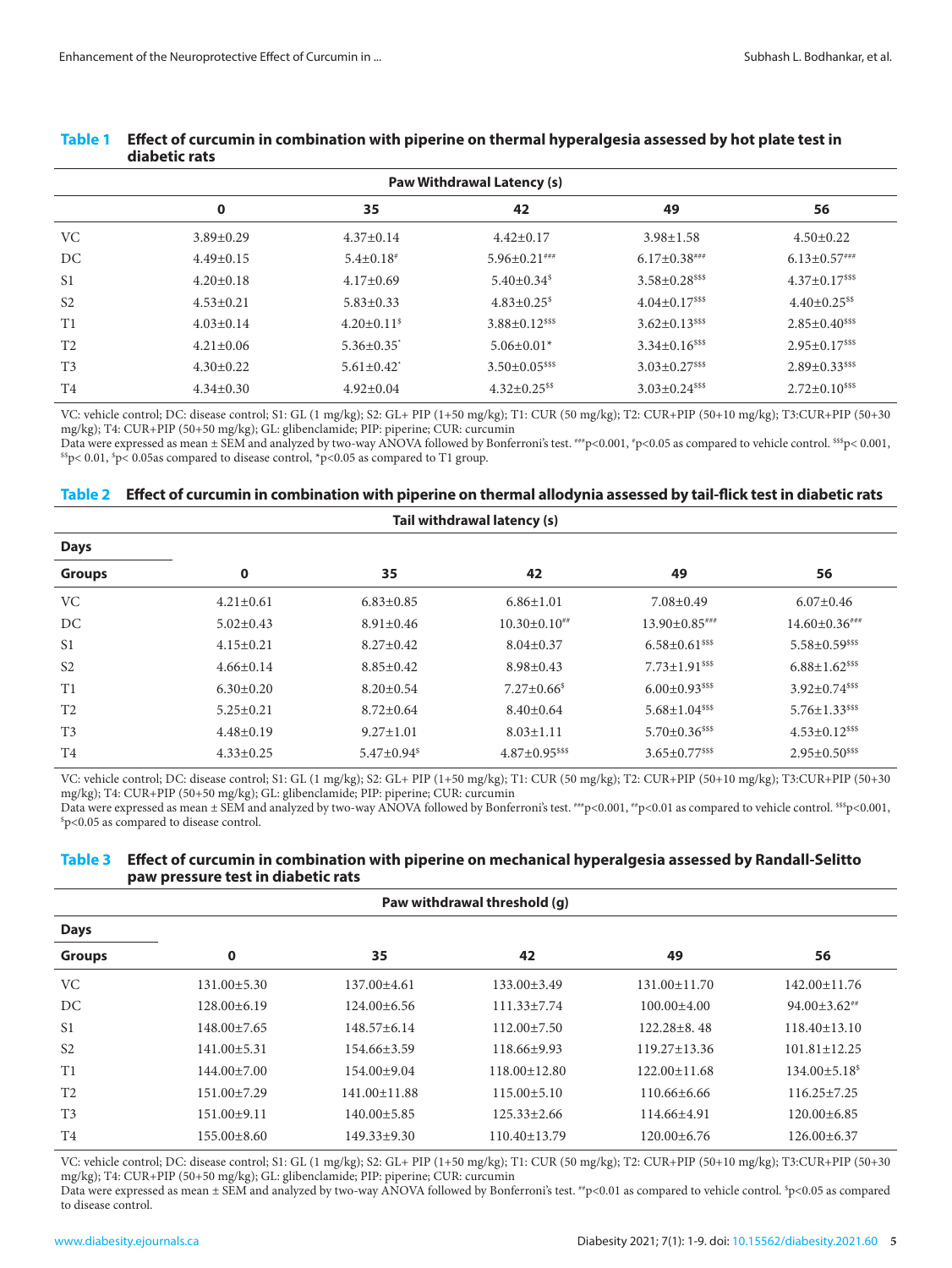| Paw withdrawal threshold (g) |                 |                    |                     |                                        |                                   |  |
|------------------------------|-----------------|--------------------|---------------------|----------------------------------------|-----------------------------------|--|
| <b>Days</b>                  |                 |                    |                     |                                        |                                   |  |
| <b>Groups</b>                | $\bf{0}$        | 35                 | 42                  | 49                                     | 56                                |  |
| <b>VC</b>                    | $4.26 \pm 0.15$ | $4.23 \pm 0.11$    | $4.31 \pm 0.14$     | $4.22 \pm 0.12$                        | $4.29 \pm 0.13$                   |  |
| DC                           | $4.22 \pm 0.05$ | $1.68 \pm 0.09***$ | $1.53 \pm 0.11$ ### | $1.21 \pm 0.11$ ###                    | $0.68 \pm 0.09$ ###               |  |
| S <sub>1</sub>               | $4.33 \pm 0.13$ | $1.81 \pm 0.10$    | $1.91 \pm 0.18$     | $2.34 \pm 0.20$ <sup>sss</sup>         | $2.70 \pm 0.17$ <sup>\$\$**</sup> |  |
| S <sub>2</sub>               | $4.30 \pm 0.17$ | $1.83 \pm 0.09$    | $2.25 \pm 0.20^s$   | $2.51 \pm 0.13$ <sup>\$\$\$\$</sup>    | $3.17 \pm 0.23$ <sup>ss**</sup>   |  |
| T1                           | $3.90 \pm 0.24$ | $1.68 \pm 0.16$    | $2.05 \pm 0.22$     | $2.51 \pm 0.22$ <sup>\$\$\$</sup>      | $3.29 \pm 0.16$ <sup>\$\$\$</sup> |  |
| T <sub>2</sub>               | $4.36 \pm 0.17$ | $1.53 \pm 0.08$    | $1.34 \pm 0.10$     | $2.10\pm0.30^s$                        | $3.47 \pm 0.55$ <sup>\$\$\$</sup> |  |
| T <sub>3</sub>               | $3.76 \pm 0.20$ | $1.87 \pm 0.09$    | $1.21 \pm 0.34$     | $2.26 \pm 0.27$ <sup>\$</sup>          | $2.50 \pm 0.51$ <sup>\$\$</sup>   |  |
| T <sub>4</sub>               | $4.44\pm0.19$   | $2.03 \pm 0.14$    | $1.04 \pm 0.24$     | $2.64 \pm 0.15$ <sup>\$\$\$\$,**</sup> | $3.58 \pm 0.18$ <sup>\$\$**</sup> |  |

#### <span id="page-5-0"></span>**Table 4 Effect of curcumin in combination with piperineon mechanical allodynia assessed by von-Frey hair test in diabetic rats**

VC: vehicle control; DC: disease control; S1: GL (1 mg/kg); S2: GL+ PIP (1+50 mg/kg); T1: CUR (50 mg/kg); T2: CUR+PIP (50+10 mg/kg); T3:CUR+PIP (50+30 mg/kg); T4: CUR+PIP (50+50 mg/kg); GL: glibenclamide; PIP: piperine; CUR: curcumin

Data were expressed as mean ± SEM and analyzed by two-way ANOVA followed by Bonferroni's test. \*\*\*p<0.001 as compared to vehicle control, <sup>sss</sup>p<0.001, <sup>s</sup>p<0.05 as compared to disease control, \*\*p<0.01 as compared to T1 group.

| Table 5 Effect of curcumin in combination with piperine on various endogenous biomarkers in diabetic rats |  |  |  |  |
|-----------------------------------------------------------------------------------------------------------|--|--|--|--|
|                                                                                                           |  |  |  |  |

| <b>Groups</b>  | MDA(nM/g of protein)             | $GSH(\mu g/g$ protein)           | SOD(mU/gof protein)                |
|----------------|----------------------------------|----------------------------------|------------------------------------|
| VC.            | $0.045 \pm 0.002$                | $2.30 \pm 0.240$                 | $100.00 \pm 0.600$                 |
| DC             | $0.098 \pm 0.004$ ###            | $0.36 \pm 0.060^{***}$           | $3.70 \pm 0.570^{***}$             |
| S <sub>1</sub> | $0.076 \pm 0.003$ <sup>sss</sup> | $0.43 \pm 0.120$                 | $6.50 \pm 0.540$ <sup>ss</sup>     |
| S <sub>2</sub> | $0.092 \pm 0.004$                | $0.22 \pm 0.045$                 | $6.10\pm0.830^s$                   |
| T1             | $0.084 \pm 0.004$ <sup>\$</sup>  | $0.94 \pm 0.300$                 | $7.30 \pm 0.360$ <sup>sss</sup>    |
| T <sub>2</sub> | $0.084 \pm 0.005$ <sup>\$</sup>  | $0.62 \pm 0.190$                 | $6.90 \pm 0.510$ <sup>\$\$</sup>   |
| T <sub>3</sub> | $0.075 \pm 0.003$ <sup>sss</sup> | $0.71 \pm 0.240$                 | $7.50 \pm 0.460$ <sup>\$\$\$</sup> |
| T <sub>4</sub> | $0.071 \pm 0.002$ <sup>sss</sup> | $1.9 \pm 0.220$ <sup>sss**</sup> | $8.20 \pm 0.280$ <sup>sss</sup>    |

VC: vehicle control; DC: disease control; S1: GL (1 mg/kg); S2: GL+ PIP (1+50 mg/kg); T1: CUR (50 mg/kg); T2: CUR+PIP (50+10 mg/kg); T3:CUR+PIP (50+30 mg/kg); T4: CUR+PIP (50+50 mg/kg); GL: glibenclamide; PIP: piperine; CUR: curcuminData were expressed as mean ± SEM. <sup>##p</sup> <0.001 as compared to vehicle control.  $\frac{655}{5}$  < 0.001,  $\frac{5}{5}$  < 0.001,  $\frac{5}{5}$  < 0.05 as compared to disease control, \*\*p<0.01 as compared to T1 group.

> 50+50 mg/kg) for six weeks, didn't show a significant change in paw withdrawal threshold as compared to disease control. Rats treated with CUR+ PIP (50+10, 50+30, 50+50 mg/kg) for six weeks didn't show a significant change in paw withdrawal thresholdas compared to CUR (50 mg/kg) alone [\(Table 3\)](#page-4-0).

### **Effect of curcumin in combination with piperineon mechanical allodynia induced by von-Frey hair test in diabetic rats**

Treatment with CUR (50 mg/kg) for six weeks resulted in a significant increase (p<0.001) in the mean paw withdrawal thresholdas compared to disease control. When rats treated with CUR and PIP (50+10, 50+30, 50+50 mg/kg) for six weeks, showed a significant increase  $(p<0.001)$  in mean paw withdrawal threshold as compared to disease control.Rats treated with CUR+ PIP (50+ 50 mg/kg) showed a significant increase  $(p<0.01)$  in the mean

paw withdrawal threshold compared to CUR (50 mg/kg) alone (Table 4).

### **Effect of curcumin in combination with piperineon MDA level in diabetic rats**

Intraperitoneal (i.p.) administration of NIC-STZ resulted in a significant increase  $(p<0.001)$  in the level of MDA in disease control as compared to vehicle control.whenrats treated with CUR and PIP (50+10, 50+30, 50+50 mg/kg) for six weeks, didn't show a significant change in MDA level as comparedtoCUR (50 mg/kg) alone (Table 5).

### **Effect of curcumin in combination with piperineon GSH level in diabetic rats**

Intraperitoneal (i.p.) administration of NIC-STZ resulted in a significant decrease  $(p<0.001)$  in the GSH levelin disease control as compared to vehicle control. Rats treated with CUR (50 mg/kg) for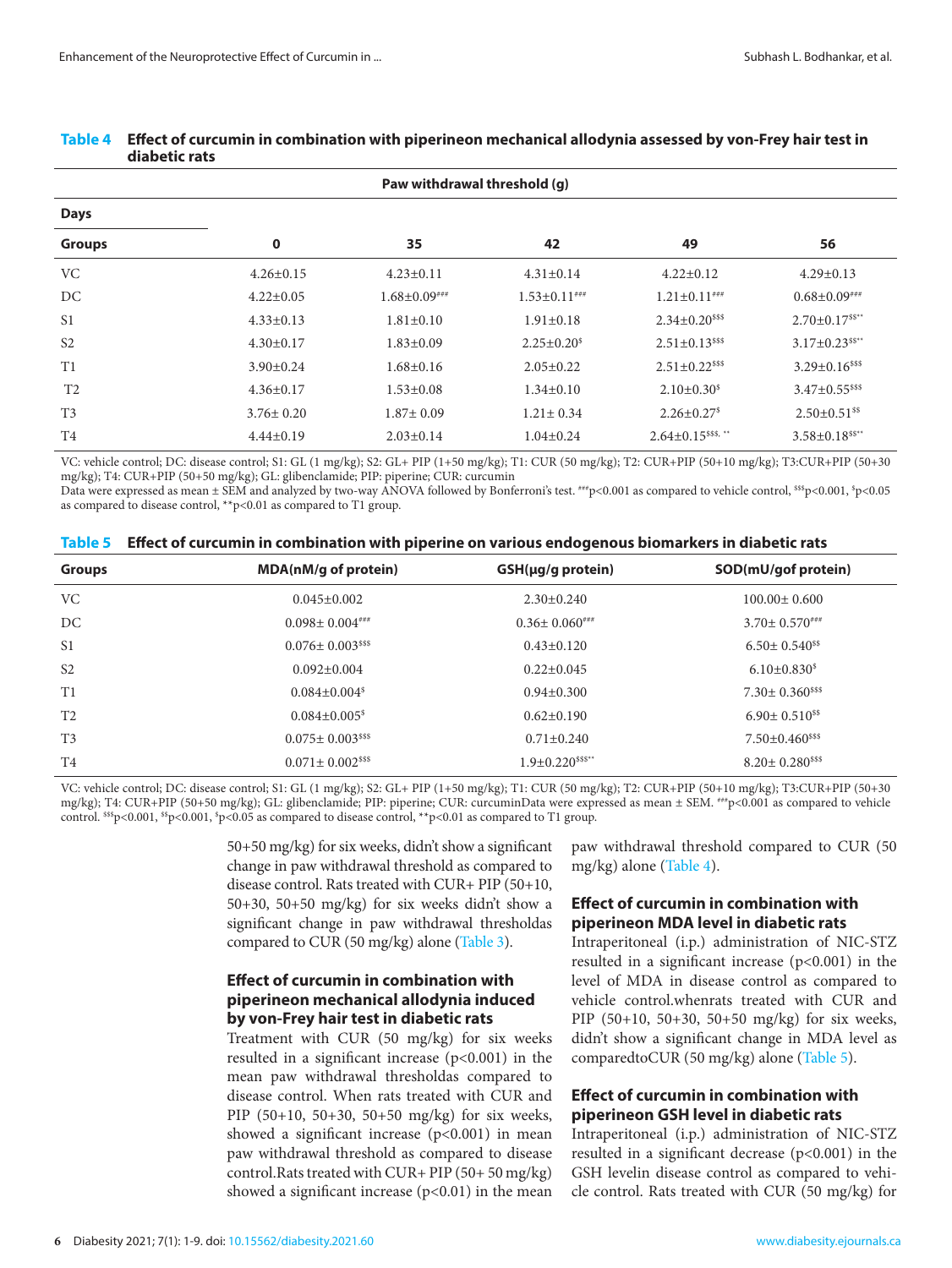<span id="page-6-0"></span>

CUR+PIP (50+50 mg/kg); GL: glibenclamide; PIP: piperine; CUR: curcumin the sciatic nerve of vehicl VC: vehicle control; DC: disease control; S1: GL (1 mg/kg); S2: GL+ PIP (1+50 mg/kg); T1: CUR (50 mg/kg); T2: CUR+PIP (50+10 mg/kg); T3:CUR+PIP (50+30 mg/kg); T4:

Data were expressed as inearly  $\pm$  52.01,  $\pm$  0.001,  $\pm$  0.001,  $\pm$  0.001,  $\pm$  0.001,  $\pm$  0.001,  $\pm$  0.001,  $\pm$ cle control,  $\frac{\text{ss}}{2}$  (50001,  $\frac{\text{s}}{2}$  = 0.005 as compared to disease control,  $\frac{\text{s}}{2}$  = 0.05 as compared to T1 group. Data were expressed as mean  $\pm$  SEM.  $^{***}$ p<0.001,  $^{*}$ p<0.01,  $^{*}$ p<0.05 as compared to vehito T1 group.

Figure 3 Effect of curcumin in combination with piperine on blood triglyceride level in diabetic rats



Figure 4. Effect of curcumin in combination with piperine on histopathological analysis of sciatic nerve in diabetic rats. Photomicrographs of sections of the sciatic nerve from rats stained with Hematoxylin & Eosin (H&E). (10X)

(A)Vehicle control (VC), (B) Disease control (DC), (C)S1 GL (1 mg/kg), (D)S2 GL+PIP (1+50 mg/kg), (E)T1 CUR (50 mg/kg), (F)T2 CUR+PIP (50+10 mg/kg), (G)T3 CUR+PIP (50+30 mg/kg), (H)T4 CUR+PIP (50+50 mg/kg). ● Nerve damage

**Figure 4** Histopathology of sciatic nerve

six weeks, showed a significant increase  $(p<0.001)$ in the level of GSH compared to disease control. However, when rats were treated with CUR and PIP (50+50 mg/kg) for six weeks, showed a significant increase (p<0.01) in GSH level as compared to CUR (50 mg/kg) alone [\(Table 5\)](#page-5-0).

#### **Effect of curcumin in combination with piperineon SOD level in diabetic rats** DC

Intraperitoneal (i.p.) administration of NIC-STZ resulted in a significant decrease (p<0.001) in the SOD level in disease control as compared to vehicle control. Rats treated with CUR (50 mg/kg) for six weeks, showed a significant increase (p<0.001) in the level of SODas compared to disease control. When rats were treated with CUR and PIP (50+10, 50+30, 50+50 mg/kg) for six weeks, they didn't show a significant change in the SODlevelas compared to CUR (50 mg/kg) alone [\(Table 5\)](#page-5-0).

### **Effect of curcumin in combination with piperine on histopathological analysis of sciatic nerve in diabetic rats**

Figure 4 Adepicts the normal architecture of the sciatic nerve of vehicle control, as evidenced by the absence of necrosis of the sciatic nerve. Intraperitoneal administration of NIC-STZ resulted in significant histopathological changes blood in the sciatic nerve of disease control. There was elevel in diabetic rats and the compared to discusse of the moderate demyelination with bubbled appearance (vacuolization) which resulted in swelling of nonmyelinated and myelinated nerve fibers along with a decrease in a number of myelinated fibers (Figure 4B). Administration of glibenclamide (1 mg/kg) and curcumin (50 mg/kg) for six weeks resulted in inhibition of necrosis and vacuolization in the sciatic nerve and also attenuated the swelling of nonmyelinated and myelinated nerve fibers (Figure 4C and E). Rats treated with glibenclamide+ piperine (1+50 mg/kg) and curcumin+ piperine (50+10 and 50+30 mg/kg) failed to produce the attenuation of the histopathological alteration caused by NIC-STZ administration (Figure 4D, F, G). As shown in Figure 4H curcumin and piperine (50+50 mg/kg) treated rats also showed a decrease in necrosis and vacuolation in the sciatic nerve.

## **DISCUSSION**

NIC-STZ model of diabetes is a reliable of type 2 diabetes.**[5](#page-8-0)** In the present investigation, after the administration of NIC-STZ, the animals became diabetic as evidenced by hyperglycemia, hypertriglyceridemia, and reduction in body weight.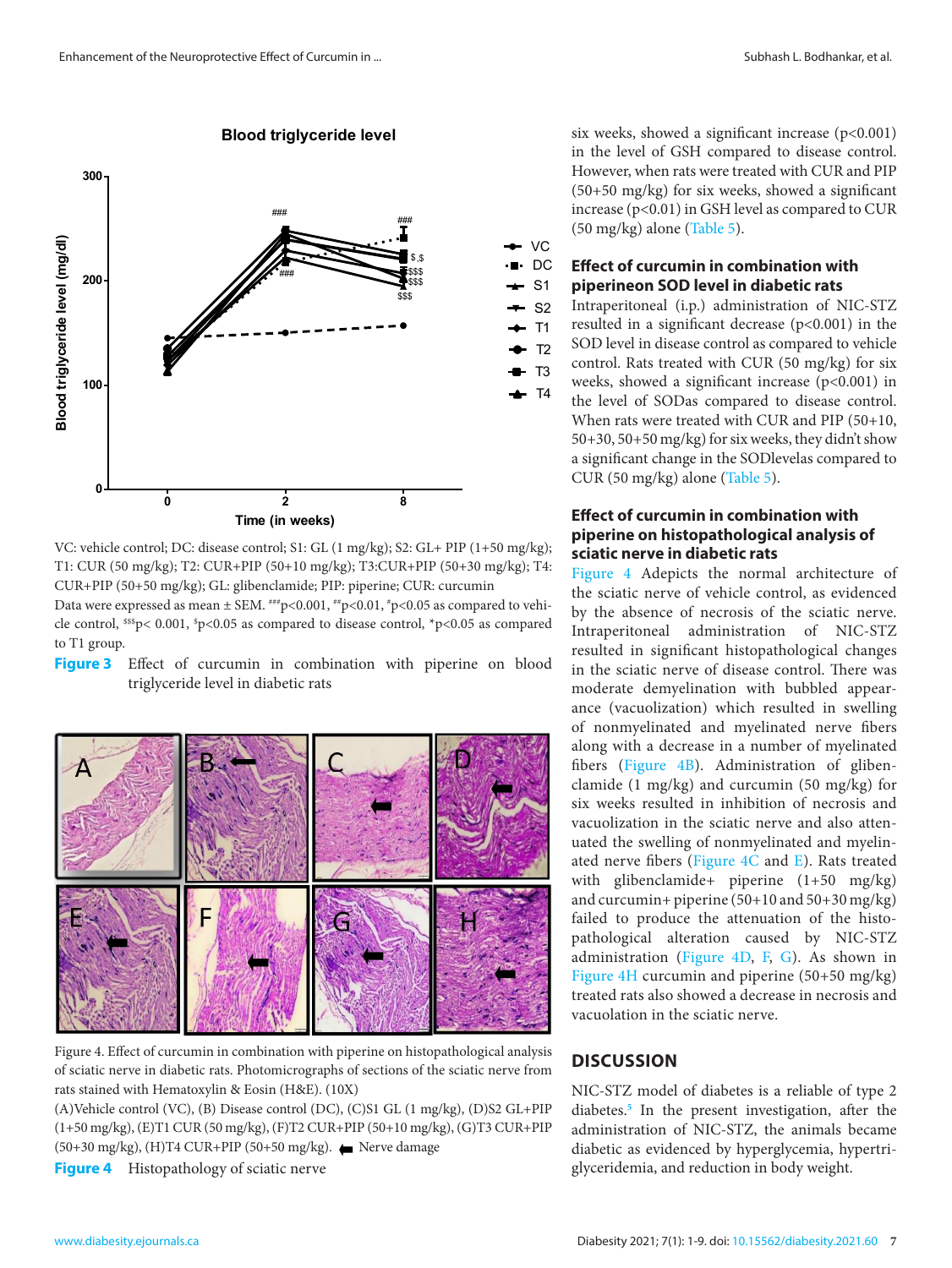<span id="page-7-0"></span>Curcumin, a known antioxidant reported to be neuroptroective, has tardy intestinal absorption and also undergoes glucuronidation in the liver resulting in reduced bioavailability after oral administration. Therefore, only traces of the compoundgets absorbed in the blood, while most of it is excreted in the feces<sup>[9](#page-8-0)</sup>

Piperine is reported to increase absorption, decrease glucuronidation and retard oxidative phosphorylation, thereby improves bioavailability of drugs.**[10](#page-8-0)**

The present investigation aims at combining piperine to curcumin for improving the neuroprotective effect of curcumin. In the present study, it was observed treatment of diabetic rats with the curcumin-piperine combination (50+ 50 mg/ kg, p.o.) reduced the high blood glucose level as compared to curcumin (50 mg/kg) alone. The bodyweight of the diabetic animals in the curcuminpiperine combination (50+ 50 mg/kg, p.o.) showed a trend towards attaining normal body weight, although complete restoration of body weight was not observed, indicated prevention of muscle wasting due to the curcumin-piperine combination. The animals treated with glibenclamide (1 mg/kg, p.o.) also reduced the blood glucose and triglyceride level.Thus, thecurcumin-piperine combination and glibenclamide had comparable antidiabetic activity. However, the curcumin-piperine combination was more effective in restoring the body weight as compared to glibenclamide [\(Figure 1\)](#page-3-0).

In the present investigation, the thermal hyperalgesia and thermal allodynia were assessed using the hot plate method and tail flick method in diabetic animals.**[22](#page-8-0)** In thecase of nerve damage, the transmission of an impulse from the paw and tail to the brain is prolonged as the animal does not experience pain; hence, the tail withdrawal latency is increased, indicating neuropathy. Treatment of diabetic animals with curcumin alone and curcumin-piperine combination reduced the tail withdrawal latency compared to diabetic animals showing neuroprotective effects. The mechanical hyperalgesia and mechanical allodynia were assessed using the Randall-Selitto paw pressure test andvon-Frey hairs test in diabetic animals. In the Randall-Selitto paw pressure test, the diabetic animals treated with curcumin alone and curcumin-piperinecombination, showed a significant reduction in reaction latency, indicating a decrease in hyperalgesia due to nerve damage. In thevon-Frey hairs test, the diabetic animals treated with curcumin alone and curcuminpiperinecombination showed a significant increase in paw withdrawal threshold indicating the neuroprotective effect. The mechanical allodynia in curcumin-piperine combination was found to be

more effective than curcumin alone which confirms the beneficial effect of piperine.

In diabetic patients, the endogenous antioxidants are reduced mainly due to hyperglycemia.**[23](#page-8-0)** In the present investigation, GSH and SOD levelsweresignificantlydecreased, and MDAlevel was significantly increased in disease control. Administration of curcumin alone and curcumin-piperine combination showed increase in GSH and SOD.

The histopathology of sciatic nerve revealed moderate demyelination with bubbled (vacuole) appearance in disease control. The peroxidation reaction is believed to be responsible for causing damage to the myelin sheath.**[24](#page-8-0)** In the diabetic rats treated with curcumin and curcuminpiperinecombination, the extent of damage was found to be reduced compared to diabetic control.

Piperine is reported to inhibit CYP-3A activity in gut epithelial cells, a potent inhibitor of glucuronidation in rat liver thereby decreasing the metabolism of curcumin. It has also been reported that piperine acts as a modulator of cell membrane dynamics and helps transport of drugs across their barrier.**[21](#page-8-0)** The observed neuroprotective effect is not due to accumulation of curcumin in cellular levels to produce a traditional antioxidant-like impact, but the effect may be due to transient stimulation of cell-signaling pathways relevant to intermediary metabolism and glucose homeostasis.

With respect to increasing the bioavailability of curcumin, thedose-response effect of piperine (PIP) (10, 30 and 50 mg/kg) indicated that theoptimum dose of piperine was 50 mg/kg when concomitantly administered with curcumin. It appears that piperine increased the bioavailability of curcumin.

### **CONCLUSION**

It is concluded that curcumin-piperine combination reduced the degeneration of sciatic nerve by reduction of lipid peroxidation and lowering oxidative stress indicating the neuroprotective effect in diabetic neuropathy.

#### **ACKNOWLEDGMENT**

The authors would like to acknowledge Dr. S. S. Kadam, Chancellor, BharatiVidyapeeth (Deemed to be University), Pune, India, for providing the necessary facilities to carry out the study.

#### **REFERENCES**

1. Wuarin-Bierman L, Zahnd GR, Kaufmann F, Burcklen L, Adler J. Hyperalgesia in spontaneous and experimental animal models of diabetic neuropathy. Diabetologia. 1987;30(8):653-8; [https://www.ncbi.nlm.nih.gov/pubmed/](https://www.ncbi.nlm.nih.gov/pubmed/2820821) [2820821](https://www.ncbi.nlm.nih.gov/pubmed/2820821)